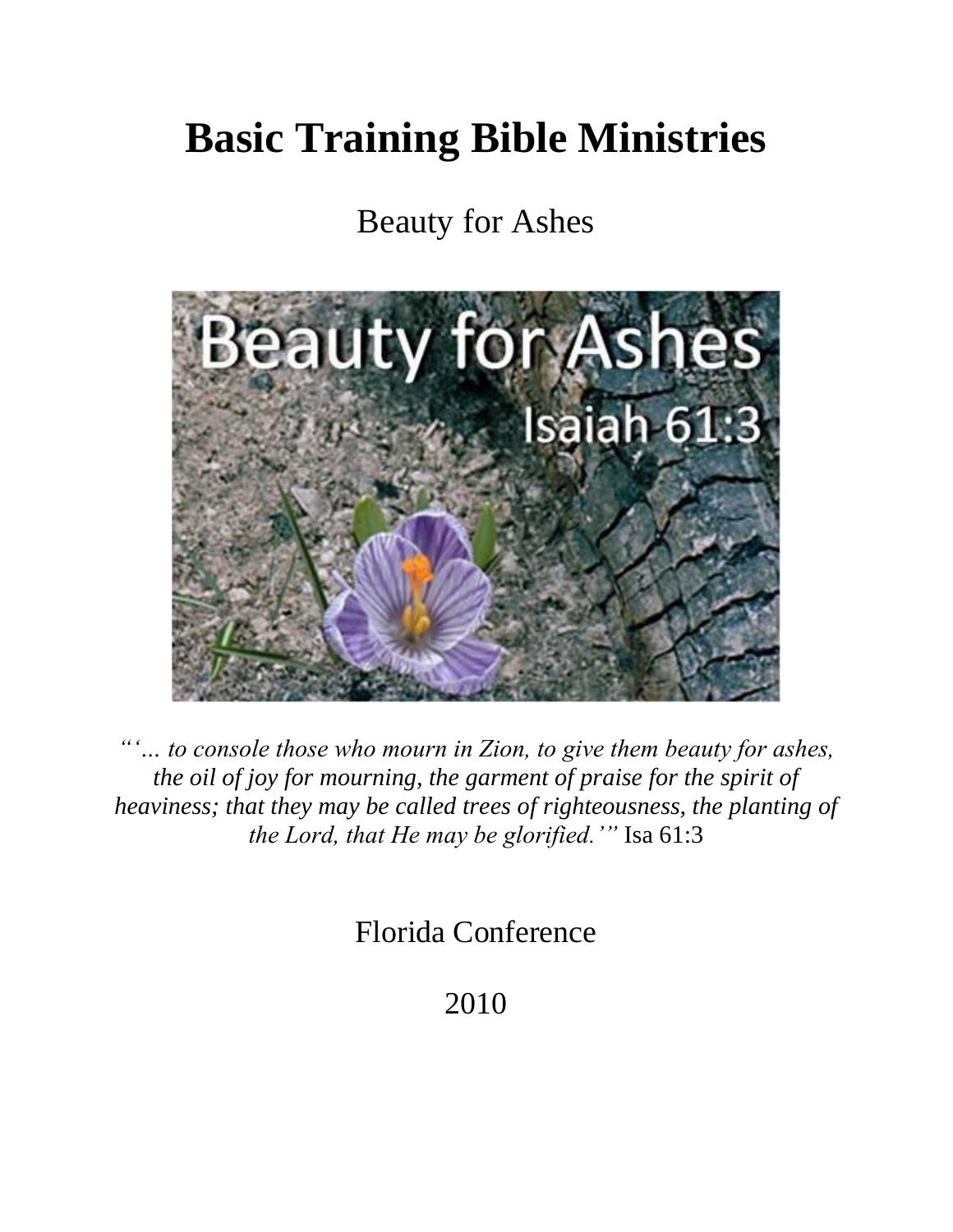### **Beauty for Ashes**

*"Blessed be the God and Father of our Lord Jesus Christ, the Father of mercies and God of all comfort."* 2Co 1:3

- 1. Have you ever stood in great need of comfort and encouragement? If so, you know that in time of affliction, there is no thought or word that has deeper meaning, nor any possession of greater value, than that of effective and genuine comfort.
- 2. We are presently living in a time of great national and historical crisis. In such times, incidents of personal suffering and affliction will inevitably increase.
- 3. Personal suffering and affliction often leads people to seek comfort in all the wrong ways, compounding their difficulties in days ahead. Each of us will no doubt face our own trials, and will stand in need of some form of comfort in the days ahead.
- 4. Not only this, but we will all see friends and loved ones going through tough times, and we will want to see them find comfort as well.
- 5. The objective of this study is to equip us to have the assurance that there is comfort available, and to know how to be comforted, as well as how to be a comfort to others in the fires of affliction.

#### Our Study Outline:

- I. The Need for Comfort
- II. The Way into Comfort
- III. The God of All Comfort
- IV. The Comfort of Jesus Christ
- V. The Other Comforter
- VI. The Comfort of the Word
- VII. Comfort One Another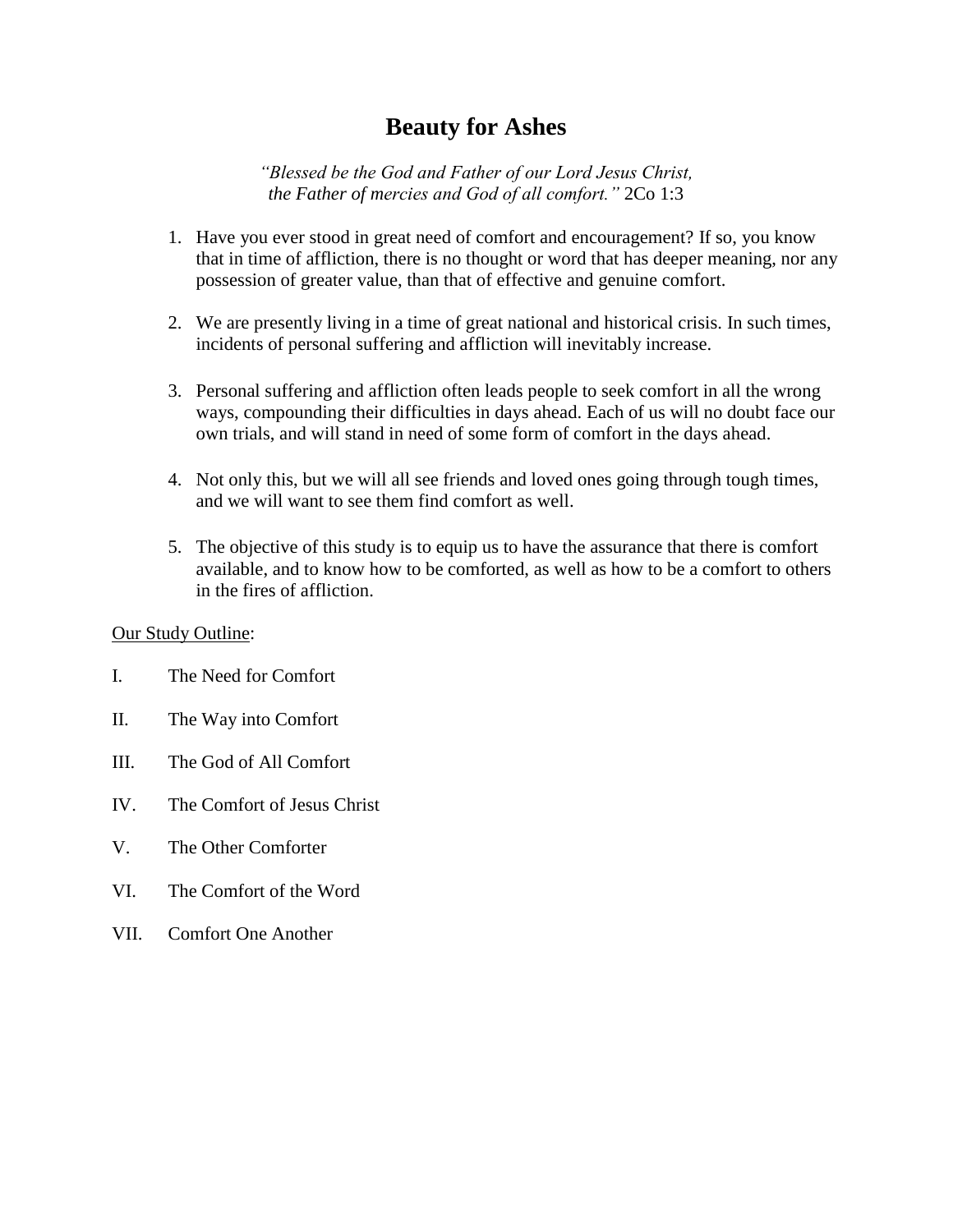#### I. The Need for Comfort

*"But when He saw the multitudes, He was moved with compassion for them, because they were weary and scattered; like sheep having no shepherd."* Mat 9:36

- A. Jesus addresses man's need for comfort.
	- 1. No one was ever more acutely conscious of the sorrows of men than was the Lord Jesus Christ.
	- 2. As we will see, it was His greatest desire and mission in life to put an end to all suffering and wipe away the tears of mankind.
	- 3. However, He faced the issue of suffering with a wisdom we do not have. He came not only to end sufferings, but also to reveal the truth that sorrow is the offspring of evil. Evil originated in a decision and could only be overcome by a decision.
- B. Suffering is the natural state in a fallen world.
	- 1. The entrance of sin brought in lasting affliction to men, Gen 3:17–19:
		- a. fear;
		- b. shame;
		- c. blame;
		- d. a curse;
		- e. conflict;
		- f. sorrow; and
		- g. death
	- 2. The transmission of sin and death passed both the tendency and the affliction of these and other sufferings to all men, Gen 5:3 and Rom 5:12.
- C. All men share in the perpetuation of suffering.
	- 1. For God to rid the world of suffering, He would have to rid the world of men!
	- 2. All men are born inherently evil, Mat 7:11a.
	- 3. No one is free from indwelling sin or personal sins, Joh 8:7 and Rom 3:23.
	- 4. All men naturally seek sin, not righteousness, Rom 3:10–18.
- D. Evil and suffering play a role in their own demise.
	- 1. God used the evil of the cross to defeat and conquer sin and death, 1Co 1:17–19.

#### *"Out of the eater came something to eat, and out of the strong came something sweet."* Jdg 14:14

- 2. Christ takes the curse of sinful men and brings the free gift of righteousness, Rom 5:6–10 and 2Co 5:21.
- 3. Imputation demands a choice, whether of sin to Christ, or of His righteousness to us. There must be submission to God's will.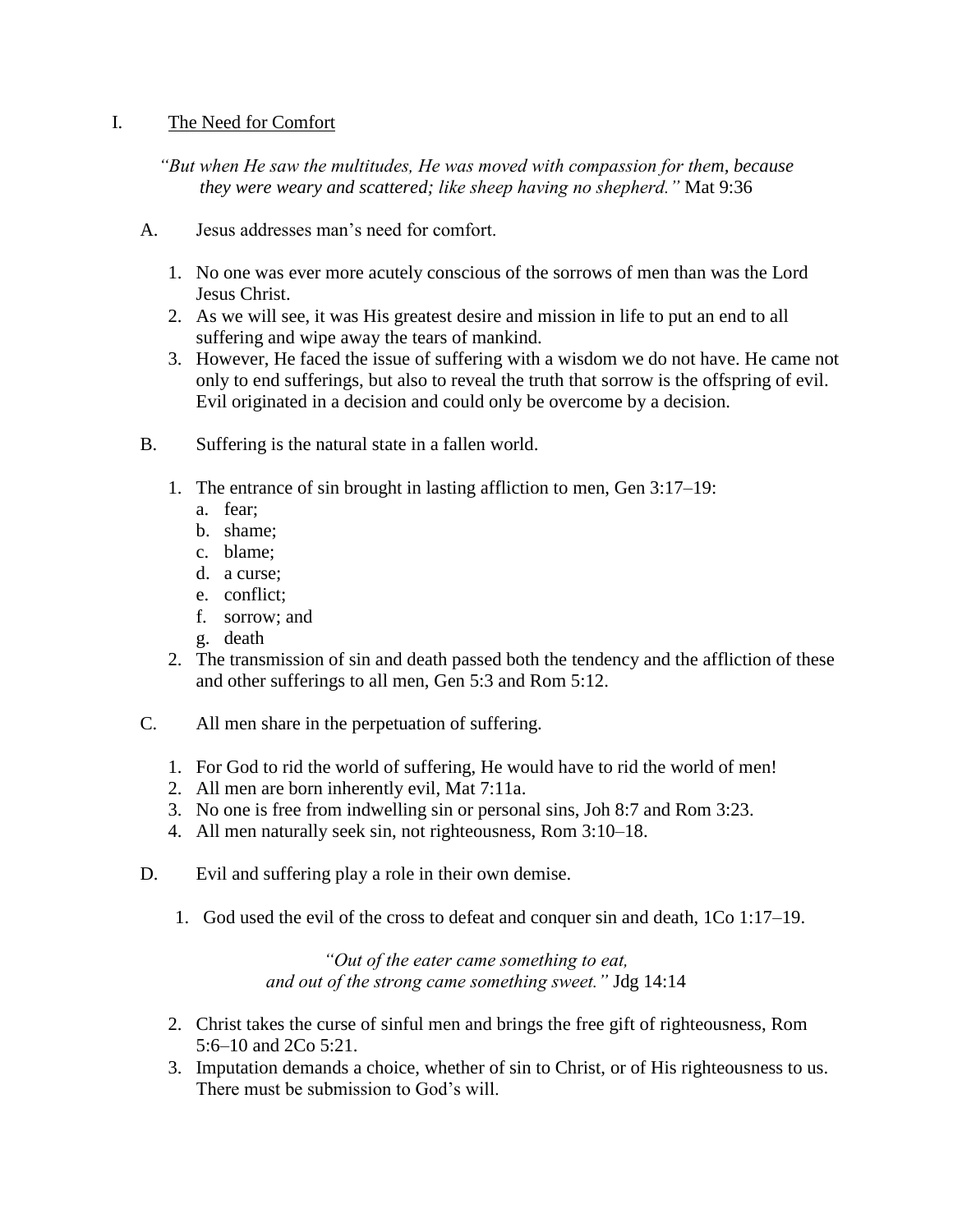- E. The very need for comfort leads us to seek it.
	- 1. The further we wander from God, the greater our need for Him, Jer 2:13.
	- 2. The hungering heart may at last seek and find rest, Jer 29:13 and Mat 11:28.
	- 3. The Father waits to welcome and bless all who seek Him, Heb 11:6.

- 1. Think of how the story of the prodigal illustrates the above truths, Luk 15:11ff.
- 2. Consider how our own waywardness has often returned us to the Way, Joh 14:6.
- 3. Comfort and rest are ours for the taking, but by faith alone, Mat 11:29 and Rom 5:1.

#### II. The Way into Comfort

#### *"Did I not say to you that if you would believe you would see the glory of God?"* Joh 11:40

- A. In context with above Scripture:
	- 1. Lazarus had died. Martha and Mary were grieving and in great need of comfort from the Lord.
	- 2. Yet Jesus refused to compromise the truth for the sake of superficial emotion. He knew their need and how to meet it, but also how they must receive it. The only comfort available for Martha and Mary was to be found in faith.
	- 3. They had a decision to make, and He would not remove the burden of it.
- B. The only true comfort in affliction is faith in the nature of God.
	- 1. Before we can believe the promise, we must trust its Author, Heb 11:1, 6.
	- 2. Trust in God lays a foundation and provides evidences of unseen realities.
	- 3. God gives comfort in any and every suffering situation, 2Co 1:4.
	- 4. This comfort is often a surprise discovery—like the hidden treasure—but we will always find it—like the pearl—if we seek it in faith, Mat 13:44–46.
- C. Moses is a great example of the comfort of living faith.
	- 1. "By faith" implies the substance of his life and actions, Heb 11:24–29.
	- 2. His many decisions were away from the superficial "comforts" of Egypt, and toward the hardships of the desert and the leadership of Israel.
	- 3. Yet the comfort of his soul was found in communion—in abiding—in the presence of the Invisible One, and the assurance of His reward, Heb 11:26–27.
- D. Faith in trials builds on God's Word and past experiences.
	- 1. We can never learn the power of God to comfort until we experience His supernatural and all-sufficient presence and power in sorrow, 2Co 1:4.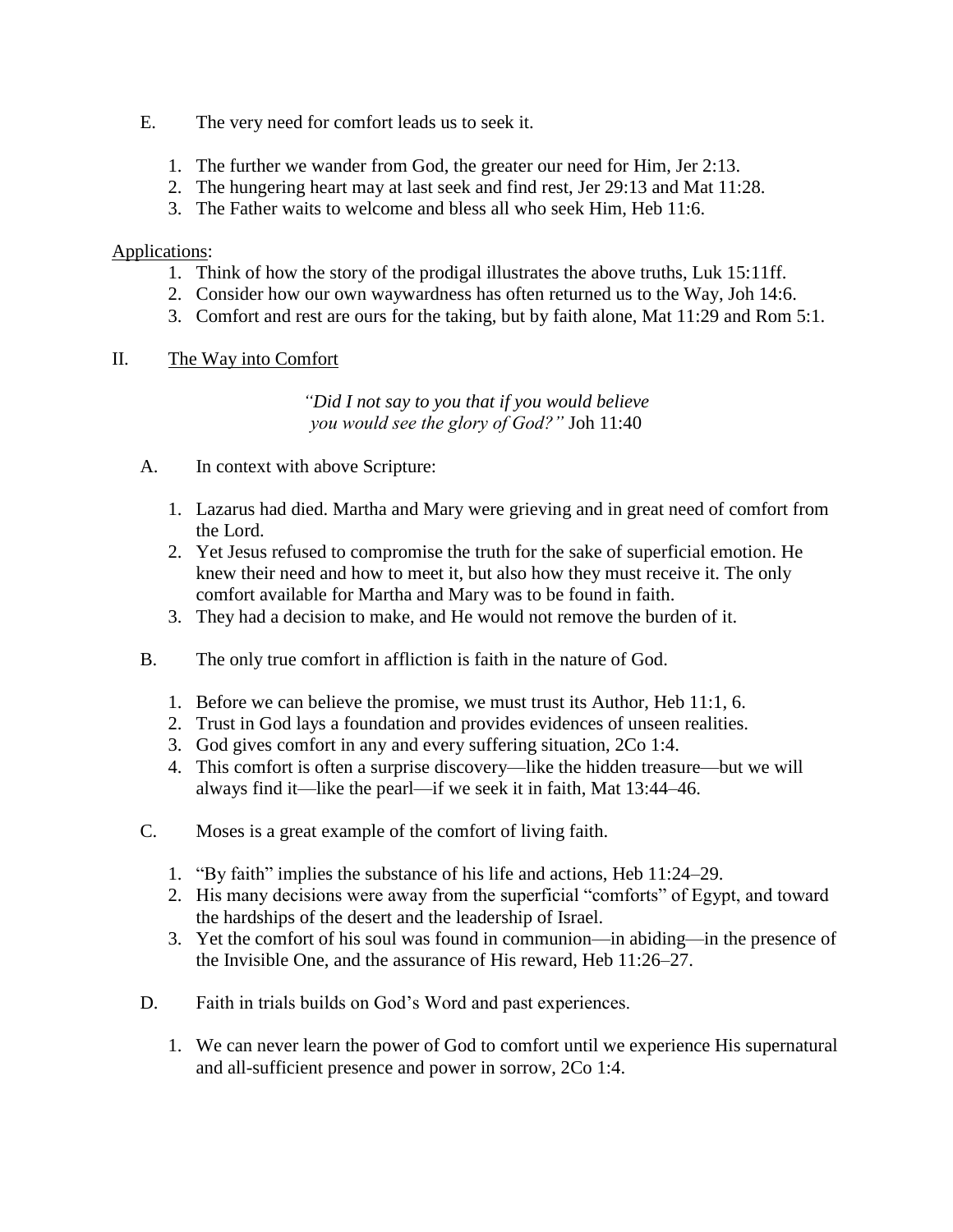- 2. The all-encompassing answer to the question, "Why would God let this happen to me?" is that He wants to draw us to Himself and His comfort, 2Co 1:8–10.
- 3. In no other way can we be equipped to know Him, and thus be able to become a channel of His comfort to those around us, Job 42:5–8 and 2Co 1:5–7.
- 4. The overwhelming testimony of Scripture is that in every trial, those who live by faith will come out victorious, Lam 3:22–33; Hab 2:4; Rom 5:1–5; Rom 8:37; Jam 1:2–5; 1Jo 5:4–5; and Rev 12:11.

- 1. The question of the comfort of God is never one of availability—or of sufficiency but is always one of our receptivity through faith.
- 2. The promises of God are the anchor of God to our souls, which, when we doubt, we doom ourselves to drift in a sea of doubt, fear, and anxiety, Heb 6:17-20.
- 3. We will never lose heart as long as we keep the eye of our soul fixed on eternal realities and choose to live in light of them, 2Co 4:16-18 and 2Co 5:6-8.

#### III. The God of All Comfort

#### *"Blessed be the God and Father of our Lord Jesus Christ, the Father of mercies and God of all comfort."* 2Co 1:3

- 1. Note first that He is *"Father of mercies,"* the word implies the fountain of compassionate care, of which He is the source.
- 2. The foremost expression of His manifold mercies (a word usually found in the plural) is in the sending of His Son Jesus Christ into this world.
- 3. In and through the person and work of His Son on the cross, He is the God of *"all"* comfort—there is no avenue or means of comfort He has not supplied.
- 4. Because of these things, God ought to be praised continually, 1Th 5:16, 1Th 5:18.
- B. The need for comfort implies affliction, Psa 84:5–9.
	- 1. The theme of this Psalm is "abiding" in God's house, Psa 84:1–4.
	- 2. However, this "abiding" is not in a location, but a state of mind, Psa 23:6.
	- 3. It is by "abiding" that strength is found for the spiritual journey, Psa 84:4–5.
	- 4. The way inevitably leads into affliction (*baca* means weeping), yet by faith that desert place is turned into a fountain-fed garden.
	- 5. The path leads from *"strength to strength,"* as we go from *"faith to faith"* and *"glory to glory,"* all under the watchful eye of the Father. (Compare Psa 84:7 with Rom 1:17 and 2Co 3:18.)
- C. God's comfort expressed in the revelation of Him as "Father." In the Gospel of John, Jesus speaks of the "Father" 109 times, establishing this as a theme found even more than that of "faith."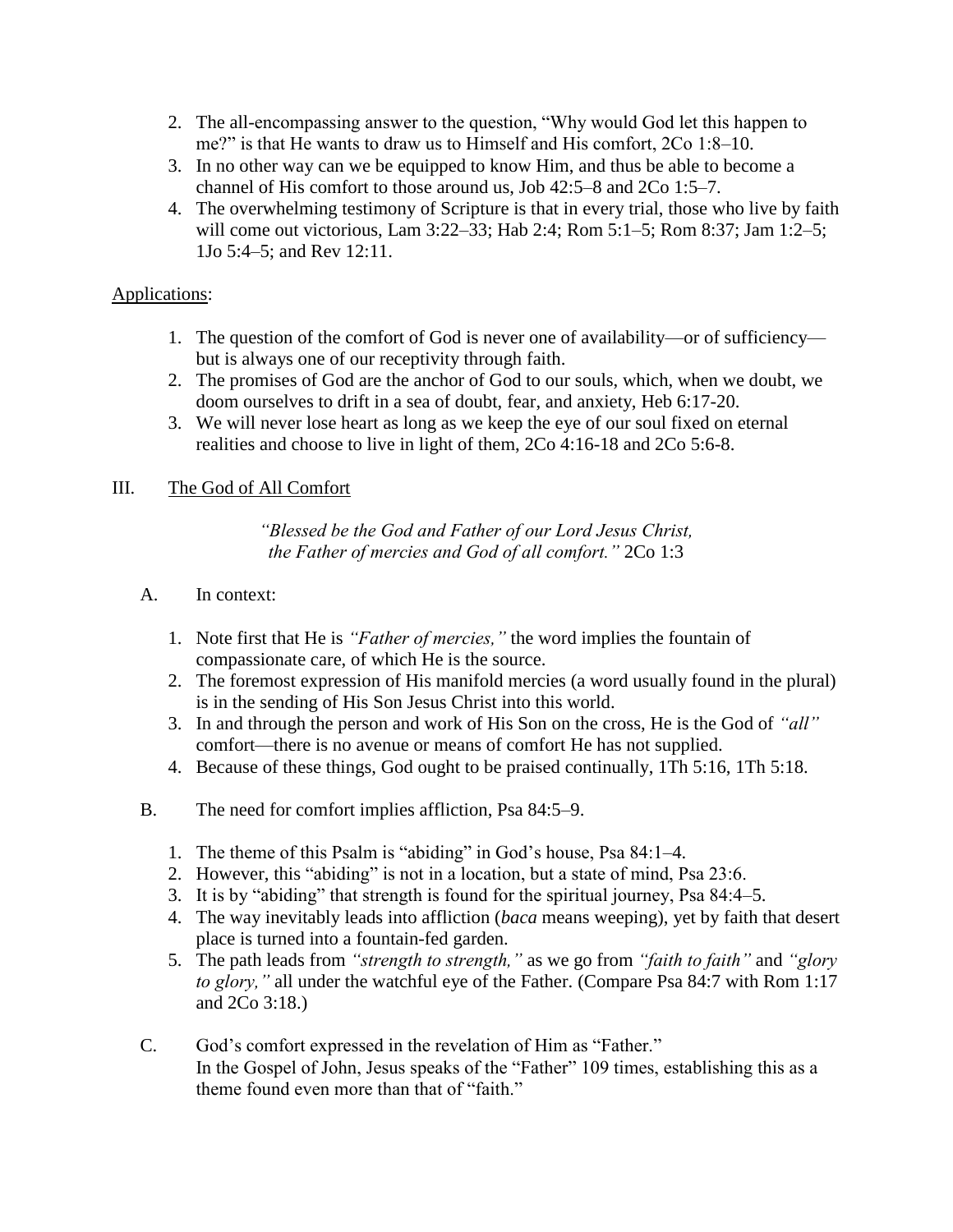- 1. Men, though inherently evil, often are capable of doing *"good,"* Mat 7:11.
- 2. God, who is inherently good, can only do what is intrinsically good.
- 3. Jesus illustrates the compassion of the Father in the parable of the prodigal son, (Luk 15:20), but we can only truly see the Father by looking into the face of Jesus Christ as revealed in the Gospels, Joh 14:9.
- 4. Such insight is possible only by the intuitive, non-rational, perception that is possible only to the regenerate and receptive heart, Mat 5:8; Joh 14:21; and 2Co 4:6. This truth is worthy of some careful pondering and reflection!
- D. He is the source of comfort by His very nature.
	- 1. Jehovah is the great *"I Am"* (Exo 3:15), an unfinished sentence, a blank check:
		- a. He is "Jehovah-Jireh" (Gen 22:14), "I Am your sufficiency."
		- b. He is "Jehovah-rapha" (Exo 15:26), "I Am your healing."
		- c. He is "Jehovah-shalom" (Jdg 6:23–24), "I Am your peace."
		- d. He is "Jehovah-ra'ah" (Psa 23:1), "I Am your shepherd."
		- e. He is "Jehovah-tsidkenu" (Jer 23:6), "I Am your righteousness."
		- f. He is "Jehovah-Sabaoth" ( Jos 5:14), "I Am your defender."
	- 2. Consider how Jesus, in John's Gospel, continues this revelation of God:
		- a. *"I am He,"* the promised and long-awaited Christ (Joh 4:26; Joh 18:5).
		- b. *"I am the bread of life,"* the nourishment of your souls (Joh 6:35, Joh 6:41).
		- c. *"I am the light of the world,"* your guide and comfort (Joh 8:12; Joh 9:5).
		- d. *"I am the door,"* your only hope of entering heaven, (Joh 10:7, Joh 10:9).
		- e. *"I am the good shepherd,"* your guard, defender and guide, (Joh 10:11, Joh 10:14).
		- f. *"I am the resurrection and the life,"* your victory over death (Joh 11:25).
		- g. *"I am the true vine,"* the source of all your production (Joh 15:1, Joh 15:5).
- E. His mercy and comfort finds expression in His Word. Here again we have a source of never-ending supply, like Jeremiah's fountain (Jer 2:13), which we too often disregard and ignore in our time of need.
	- 1. The command to *"comfort My people"* is fulfilled by the ministry of the Word of God that lives and abides forever, Isa 40:1–8.
	- 2. The great tragedy of our generation is that the *"shepherds"* (pastors) are more into feeding themselves, forsaking the ministry of the Word, Eze 34:1–6.
	- 3. When this happens, Christ Himself will step in and shepherd, Isa 40:10–11 and Eze 34:11–16.He will not fail His people no matter what the circumstances.

Point: All over this country there are believers meeting in homes, spending time in the Word, because they can't find Bible-teaching churches.

F. He supplies "all comfort" because He rules over "all things." It is very interesting to study the "all things" of Paul. Here are few examples: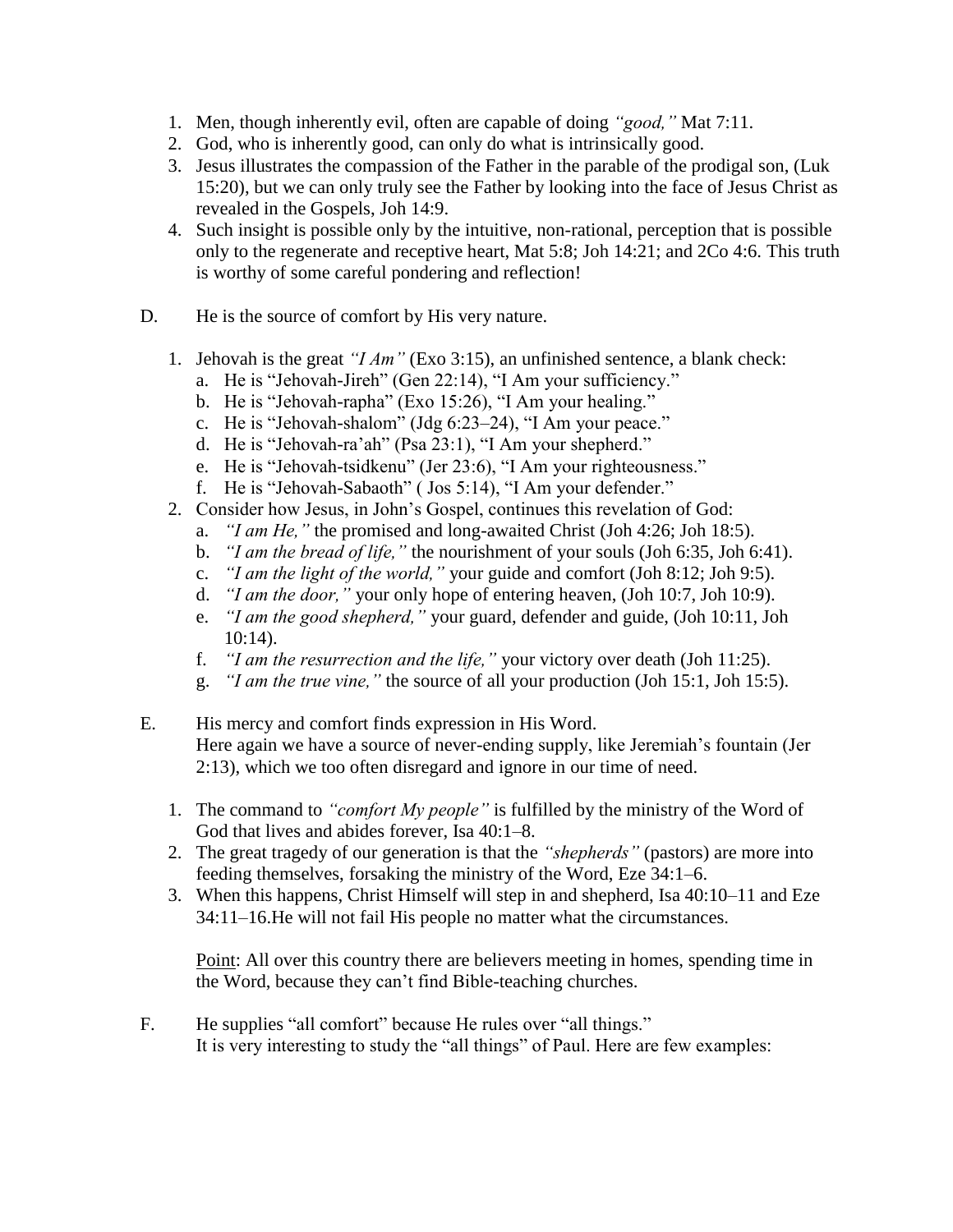- 1. Our God controls, guides *"all things,"* conditions for ultimate good, Rom 8:28.
- 2. God has supplied us *"all things"* so we can minister in all things, 2Co 5:18 and 2Co 6:4.
- 3. By His providence, *"all things"* will ultimately praise Him, Rom 11:33–35.
- 4. Therefore, we can give thanks and rejoice in *"all things,"* 1Th 5:16–17.

- 1. There will never be a time or a circumstance in your life where the comfort of God will not be supplied and available to you through faith alone.
- 2. In the deepest sorrows, we will find the greatest experiences of comfort.
- 3. Alexander Solzhenitsyn gave thanks for his time in the Russian Gulag, for he said it was here alone that he learned the true nature of freedom.
- 4. Never forget that Jesus Christ is your shield, nothing can touch you that does not pass through Him, and God will not permit anything to touch you that is not for His ultimate purpose.

#### IV. The Comfort of Jesus Christ

*"Now may our Lord Jesus Christ Himself, and our God and Father, who has loved us and given us everlasting consolation and good hope by grace, comfort your hearts and establish you in every good word and work."* 2Th 2:16–17

- A. In context:
	- 1. The entire Trinity is engaged in all Their might for our comfort.
	- 2. By the infinite love and grace of God, we are supplied all comfort for the present and hope for the future, both temporal and eternal.
	- 3. This comfort is a means to an end; that we might be strengthened in a spiritual life of divine production in word and deed.
- B. The commission of Christ was to bring comfort into the world, Isa 61:1–3, Isa 61:10. Jesus answers the call of Isa 40:1, "*Comfort, yes, comfort My people."*
	- 1. This is the passage Jesus read when He returned to Nazareth, Luk 4:14, Luk 4:21. On that occasion, He stopped mid-verse 2, as the rest will not be fulfilled until the Second Advent.
	- 2. Let's take note of a spiritual progression, the "journey," we noted above.
		- a. The objective is spiritual healing for the brokenhearted (cf. Mat 5:3).
		- b. The means is through spiritual liberation by regeneration, Joh 8:32, Joh 8:36.
		- c. The *"acceptable time"* is always the perennial "now," 2Co 6:2.
		- d. Regeneration, followed by growth, leads to the comfort of the Spirit, the beauty of holiness, the joy of fellowship, and the praise of right spiritual orientation (Mat 5:4; Mat 11:28–29; Joh 15:10–11; 1Jo 1:3–4; and Jam 1:2–4).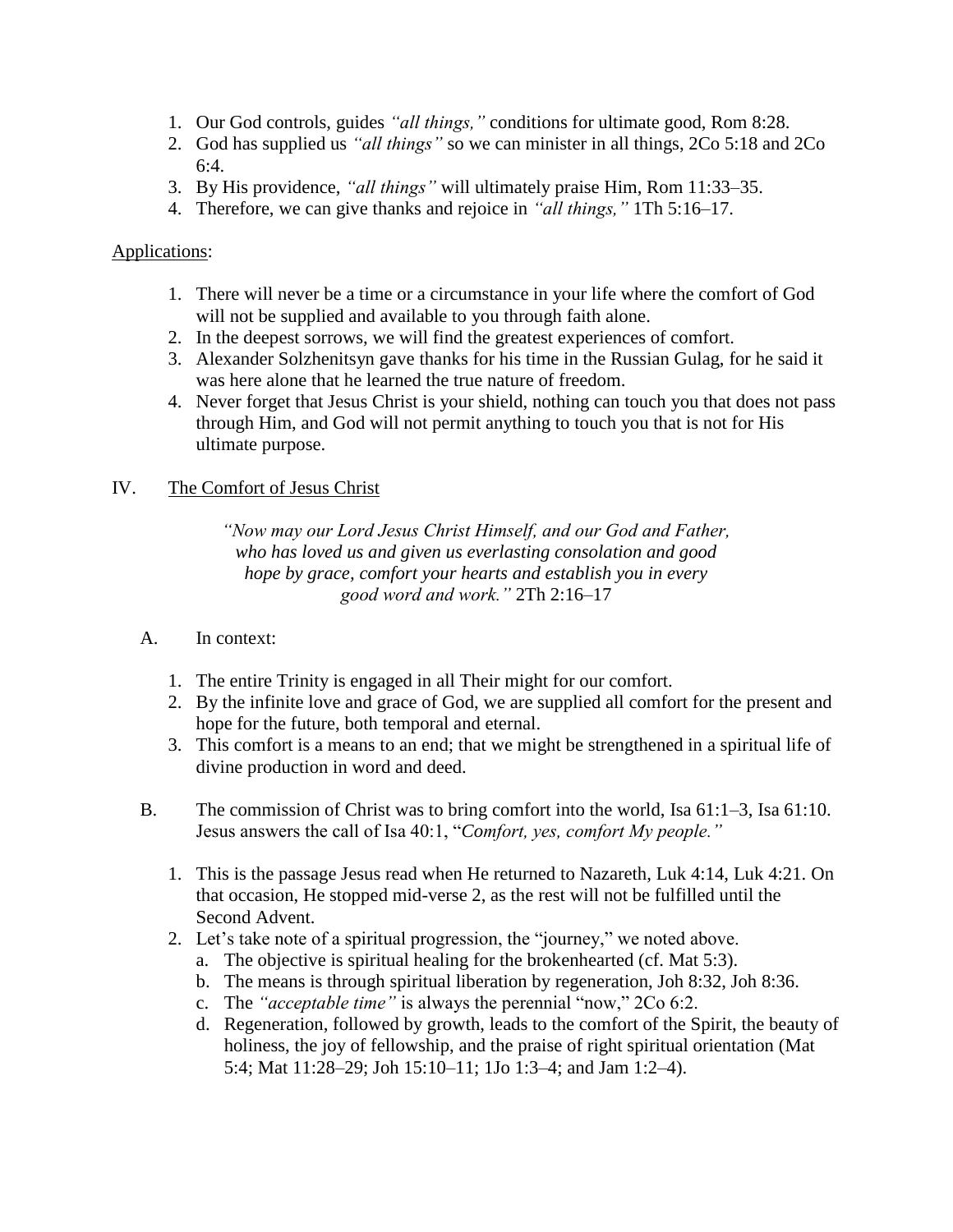e. The end result is that the believer becomes an "oak of righteousness," stable and secure in life's storms, giving shelter to those who are weak (Rom 15:1).

Illustration: A shepherd in France named Elzéard Bouffier, between 1913 and 1947, who—having lost his wife and son—began planting acorns in a barren mountain area. By the time he died, the forest he planted was named a natural reserve, the streams began to flow, and farms began to flourish all around the forest.

- C. He then finalized it by taking all our sin/sorrow on Himself.
	- 1. Christ went to the cross *"for the joy … set before Him,"* Heb 12:2.
	- 2. His mission was to take our sin that we might receive His life, 2Co 5:21.
	- 3. Beyond that, He intends that we enter into His work, 2Co 5:14–21.
- D. He perpetuates His finished work through His Spirit.
	- 1. The indwelling Spirit brings His presence and power, Joh 14:15–18.
	- 2. Every reference to the Spirit in the Upper Room includes truth and comfort, Joh 14:16–17; Joh 15:26; and Joh 16:7, Joh 16:13. There is no comfort apart from the truth.
	- 3. By the provision of the indwelling Spirit, we have the greatest promise in the Bible for the Church-Age believer, given in Joh 14:21–23. Think about it!

#### V. The Other Comforter

*"Now the Lord is the Spirit; and where the Spirit of the Lord is, there is liberty. But we all, with unveiled face, beholding as in a mirror the glory of the Lord, are being transformed into the same image from glory to glory, just as by the Spirit of the Lord."* 2Co 3:17–18

- 1. The indwelling Spirit of God is working as the presence and power of Christ.
- 2. Two of our greatest sources of comfort are spiritual liberty and conformity.
- 3. The Spirit accomplishes these through the agency of the Word of God.
- 4. Again, the end goal of comfort is transformation and productivity.
- B. The Holy Spirit is inseparable from the truth of God's Word.
	- 1. True worship is an engagement with the Spirit and Truth, Joh 4:23–24.
	- 2. The very Word of God is the breath and mind of the Spirit, Joh 6:63; 2Ti 3:16.
	- 3. To be "filled by means of the Spirit" is to *"let the Word of Christ dwell in you richly,"* Eph 5:18 with Col 3:16.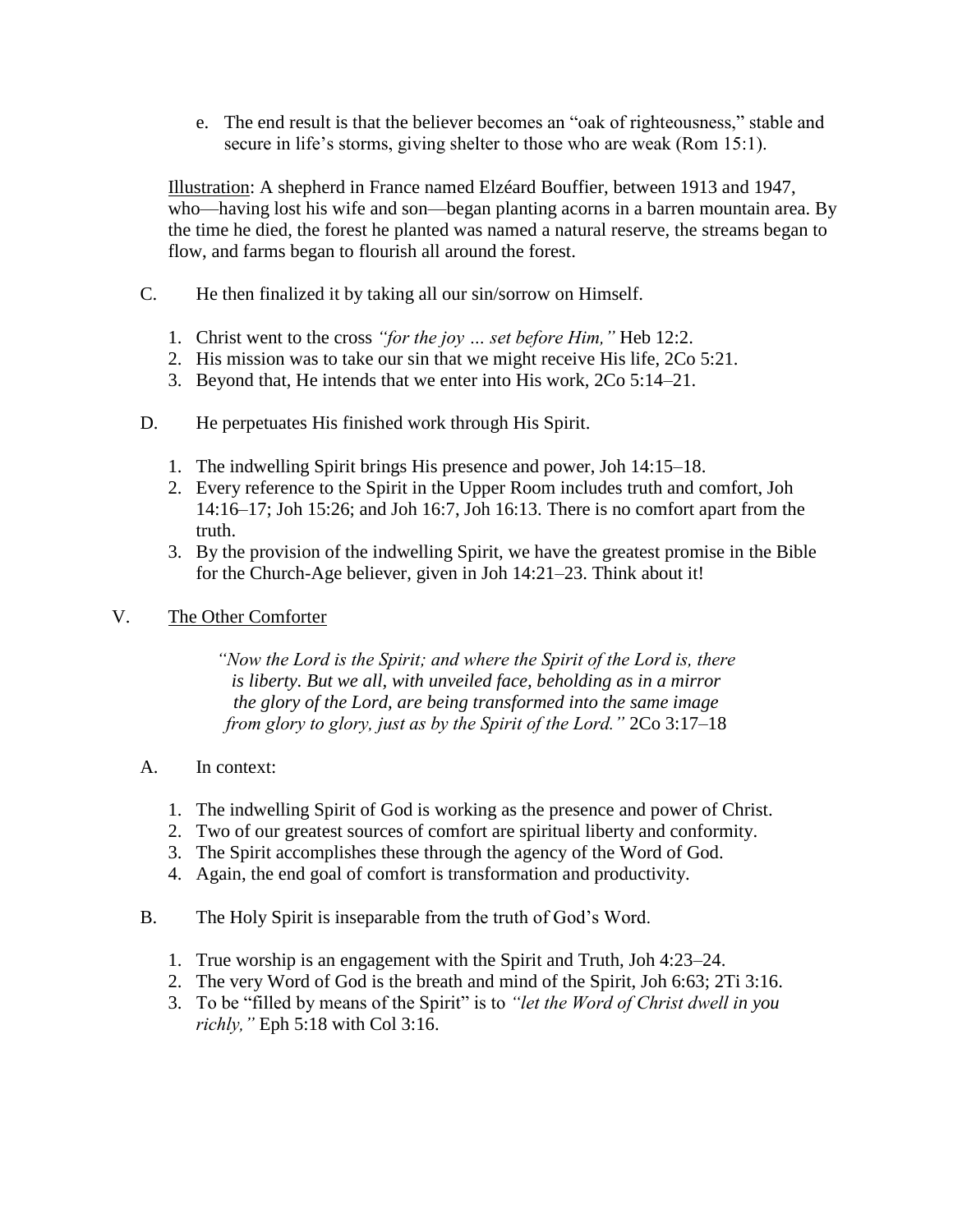- C. The Spirit of God is the author and interpreter of God's Word.
	- 1. The Spirit is actively involved in the work of revelation, 2Ti 3:16.
	- 2. He then follows up through the work of inspiration, 1Pe 1:10–12.
	- 3. Then the Spirit guards the Word by active preservation, Eph 3:5–7, Eph 3:20–21).
	- 4. This makes possible His current work of illumination, Eph 1:18.
	- 5. Finally comes the enablement of the believer for application, Eph 3:16–19.
- D. The Spirit enables and empowers the believer for service.
	- 1. The foundation of all service is fellowship through faith, Rom 1:17 and 1Jo 1:7.
	- 2. Enablement to serve comes by indwelling and gifting, Rom 8:9 and 1Co 12:4–7.
	- 3. All spiritual work begins with prayer; here, the Spirit intercedes, Rom 8:26.
	- 4. Therefore, the doing of the work is a (super) natural result, Joh 15:1–8.
- E. The comfort of God is a united effort from the Trinity.
	- 1. The Father designs for each one of us a good and perfect plan, Rom 12:1–2.
	- 2. The Son accomplishes redemption to bring us back to God, 1Pe 2:21–25.
	- 3. The Spirit becomes our constant companion and comforter, 1Th 1:5–6.

- 1. The divine sources of comfort available to the believer are without number.
- 2. We suffer and seem to lack adequate help and comfort simply because we do not rely on Him who is the ever-present Comforter.
- 3. We must become attentive to the "still small voice" and learn to be led by the Spirit of God if we are to be stable and secure in the days ahead, 1Ki 19:12 and Rom 8:14.

#### VI. The Comfort of the Word

*"For whatever things were written before were written for our learning, that we through the perseverance and comfort of the Scriptures might have hope."* Rom 15:4

- 1. Note Rom 15:5, Paul appeals to *"the God of patience and comfort."* God's will comes to pass in accordance with His Word.
- 2. It is evident He works these in us through the agency of His Word.
- 3. We might even see a progression here: first learning, leading to endurance, resulting in comfort (present) and hope (future).
- 4. In anticipation of our next session, note too that in Rom 15:1, Rom 15:5, the Word of God then works through believers one to another.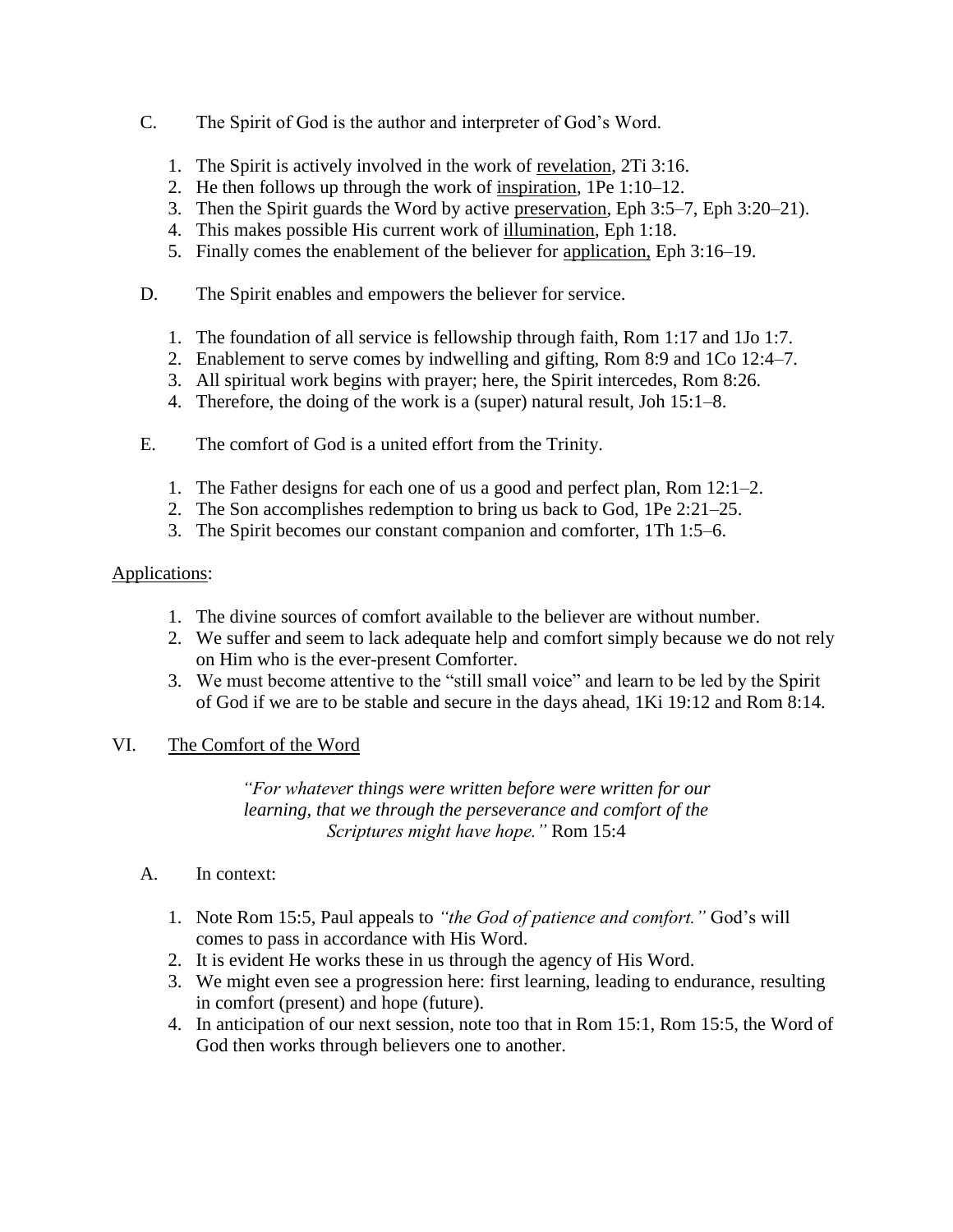- B. The comfort of God's Word in affliction is proven in fiery trials, Psa 119:65–72.
	- 1. This is the *teth* file in the alphabetical acrostic that is Psalm 119. It is the symbol of a gripping hand, like one hand holding another for support.
	- 2. This section demonstrates the *"Lord is my helper"* (Heb 13:5–6), or, as Jeremiah said, *"The Lord is with me as a mighty* [champion]" (Jer 20:11).
	- 3. See in Psa 119:65–66 the combination of gratitude in hardship coupled with a desire for enlightenment and illumination relevant to his daily experience.
	- 4. When we see the value of afflictions, for our spiritual refining (Psa 119:65, Psa 119:71), we are enabled to endure profitably. This is Rom 5:1–5 and Jam 1:2–4 in action.
	- 5. The cry *"teach me,"* Psa 119:66, Psa 119:68, is the piel imperative from *lamad*. This "conveys the sense of training, as well as education." Teaching and learning are not academic, but are focused on knowing and responding to the will of God (cf. Deu 31:12–13," *Expository Dictionary of Bible Words*; Lawrence O. Richards). The same verb is translated *"learn"* in Psa 119:71.
	- 6. This cry occurs nine times in Psalm 119, revealing the spiritual hunger of the author in the midst of the most humbling and painful afflictions. He combines with it a personal commitment to obey whatever God reveals to him, Psa 119:69–70.
	- 7. Finally, he expresses the value of God's Word as his personal treasure, Psa 110:72. With the Word of God in his soul, he is rich. This is amplified by the word *"delight"* in Psa 119:70, which is *sa'a*, meaning "take great pleasure in, fulfilled desire and joy." This word occurs eight times in this Psalm. Paul picks up the idea in two passages:

*"For I delight in the law of God according to the inward man."* Rom 7:22

*"Therefore I take pleasure in infirmities … for when I am weak I am strong."* 2Co 12:10

- C. In fact, it is often affliction that drives us into the Word of God.
	- 1. Read Psa 42:7–8; the *"deep"* of affliction calls to the *"deep"* of God's comfort.
	- 2. David's confession in Psa 51:6–13 shows the corrective effects of discipline.
	- 3. It is through the affliction of discipline that David learns,

*"The sacrifices of God are a broken spirit, a broken and a contrite heart— These, O God, You will not despise."* Psa 51:17

- D. Obedience brought about by suffering is one of our greatest comforts.
	- 1. I often heard my father say, "The softest pillow is a clear conscience."
	- 2. When we suffer due to disobedience, our comfort is found in accepting the correction, being able to say, "I get it!"
	- 3. When Paul and team were undergoing severe trials in Asia (2Co 1:8–10), his comfort was a clear conscience in regard to his conduct (2Co 1:12). The word *"simplicity"*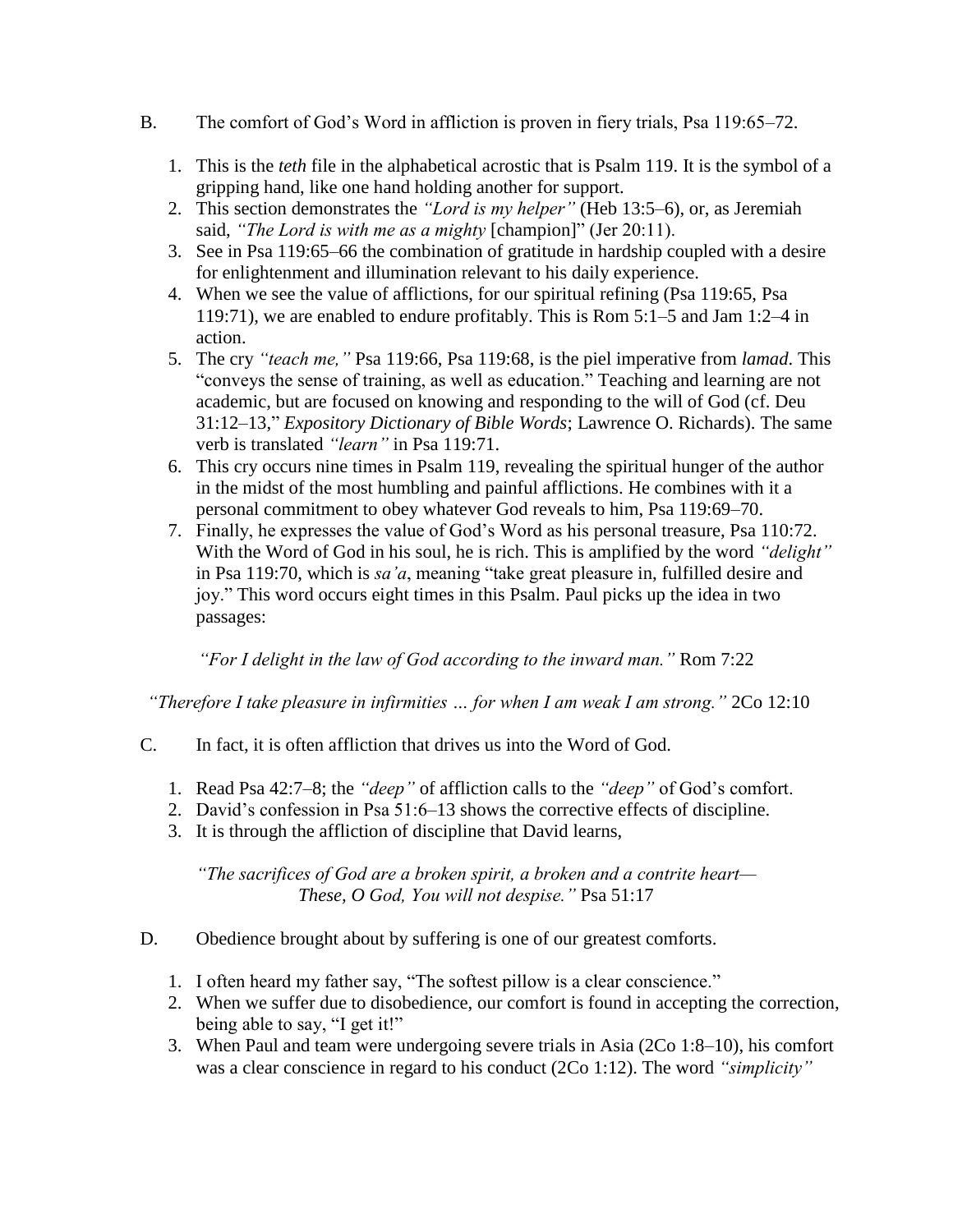means "single, without folds, nothing hidden," while *"sincerity"* indicates "able to be judged in the sunlight."

4. We see another example in 2Co 12:7–10, where we have an example of preventive discipline. God, knowing the danger to Paul of exalting himself, brings affliction to humble him, thus keeping him operating under the grace of God, 2Co 1:12; 2Co  $12:7-10.$ 

#### Applications:

- 1. The Word of God is great comfort in affliction. However, the key is to saturate the soul with the Word before affliction comes.
- 2. Whether the sufferings we endure are providential for refining, or discipline for disobedience, God's Word brings light into dark and difficult times, Psa 119:105.
- 3. The only spiritually sane approach to life on this embattled planet is to *"abide in the Word,"* and let the Word abide in us, Joh 8:31, Joh 15:7. To abide in the Word means consistent study, whereas permitting God's Word to abide in us implies active obedience under the leadership and power of the Holy Spirit.
- 4. I use the word "permit" in light of the "permissive" command of Col 3:16.

*"Let the Word of Christ dwell in you richly in all wisdom …"*

#### VII. Comfort One Another

*"Who comforts us in all our tribulation, that we may be able to comfort those who are in any trouble, with the comfort with which we ourselves are comforted by God."* 2Co 1:4

- 1. Here is the real end game of experiencing the comfort of God.
- 2. If trials conform us to Christ, then comfort is designed to enter us into His ministry of comforting others in the same way.
- 3. The *"any trouble"* 2Co 1:4 corresponds to the *"all comfort"* of 2Co 1:3.
- 4. If we truly lived by faith, and were conscious of God's dealings with us in times of trial, we would be adequately equipped to help those around us who suffer—whatever the cause.
- 5. Jesus gave a great illustration of giving comfort in the story of the Good Samaritan (Luk 10:25–37). His application to the scribe who elicited the story was, *"Go and do likewise."*
- B. We need to experience God's comfort before we can administer it, 2Co 1:8–11.
	- 1. Paul was acutely conscious of the fact that every experience involves a lesson.
	- 2. God is at work in the details of our lives, and what we call "the daily grind" is actually the stuff of legends, if we will only learn and convert the lessons into ministry to those around us.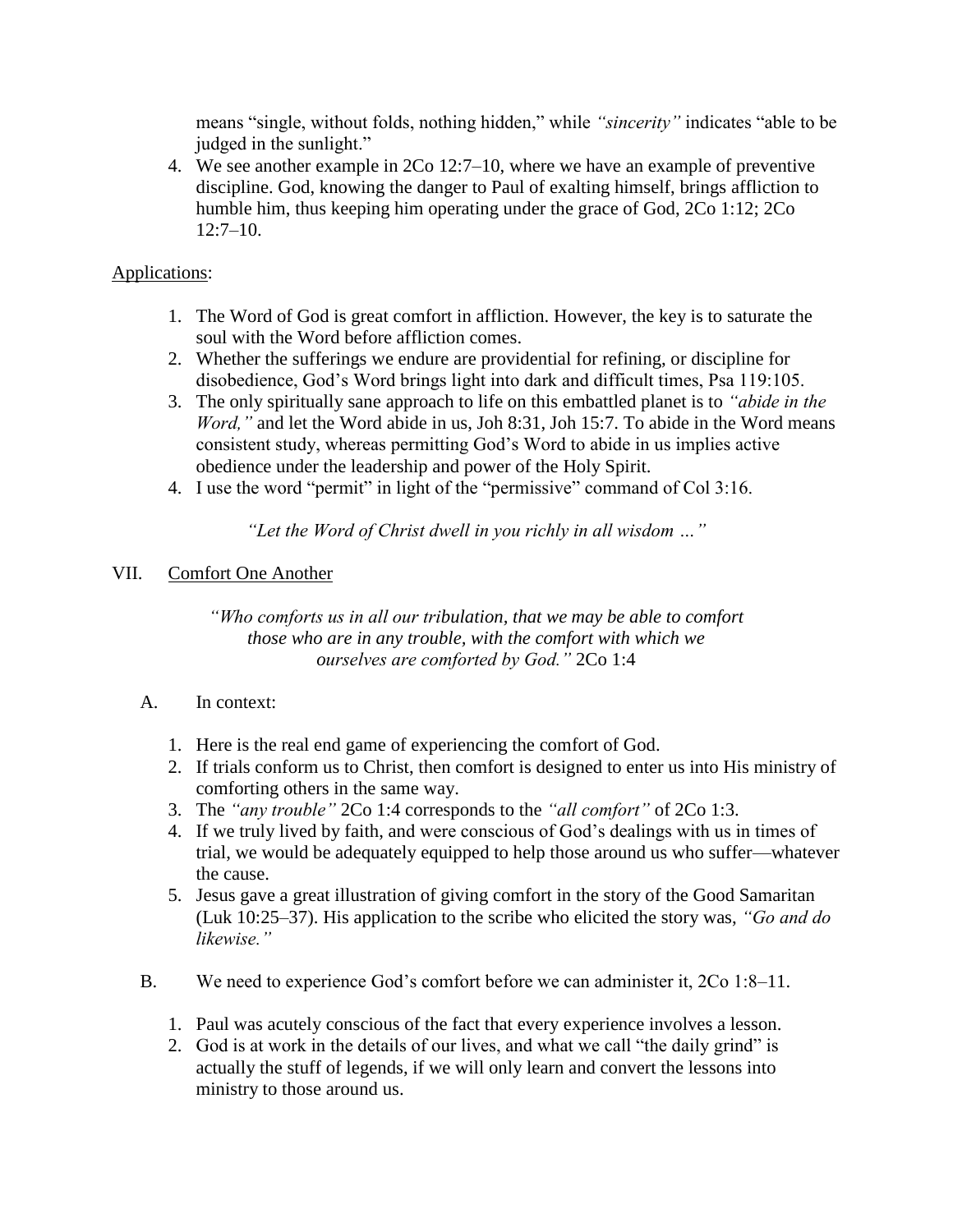- 3. 2Co 1:11 is a classic case of divine viewpoint on how God works in our lives. Paul and his team are suffering; the Corinthians are praying for them. As those prayers are answered, they will give rise to many others offering thanksgiving for how God delivers them.
- 4. One of the great biblical illustrations of these truths is the book of Ruth. The hand of God is so evident in the commonplace events of the lives of "ordinary people," who simply—by their willingness to play the part God assigned to them—become "heroes of the faith"!
- 5. The phrase "it came to pass," or "it so *happened*" (cf. Rut 2:3), is common in the Old Testament, and is a constant reminder that the providence of God is always at work in our lives.
- C. This is what is meant by being an "Oak of Righteousness," Isa 61:3, Isa 61:10.
	- 1. Notice a progression in the context: First, there is the divine objective (Isa 61:3)—that of transforming frail men into "oaks of righteousness."
	- 2. Then we see the effects in Isa 61:10–11, the believer "standing firm," rejoicing in time of trials (cf., Rom 5:3, Jam 1:2), because through them he/she is "*clothed with the garments of salvation …covered with the robe of righteousness."*
	- 3. Finally, there is the eternal reward (Isa 62:1–3, 11) given for the fulfillment of the plan of God.
	- 4. I cannot stress enough that in the plan of God for the royal family, there is no such thing as an insignificant believer or a cameo-appearance role to play.
- D. The ministry of comfort is open to all who are willing to engage in it, 1Th 5:11, 1Th 5:14.
	- 1. There is a comfort that comes from understanding sound doctrine, 1Th 4:18.
	- 2. There is another comfort resulting from mutual spiritual strength, 1Th 5:11.
	- 3. But there are times when one member is weak, and the comfort of one "oak of righteousness" with a spiritual sapling is priceless (we are saplings from time to time).
	- 4. Paul says in Rom 15:1, *"We then who are strong ought to bear with the scruples of the weak, and not to please ourselves."* This is a reflection of what Christ has done for us (Rom 15:3), and we will all take our turn being the weak member standing in need of comfort and strength from other believers.
	- 5. One of the greatest ways we can encourage and strengthen those around us is found in the context, Rom 15:16–18. It is often difficult to find truly joyful, cheerful, and thankful saints. I quote Malcolm Muggeridge, former BBC journalist, from his book *Conversion*. He refers to himself as "the journalist":

*"Newcomers to the Christian faith, the journalist finds, are considered, by the nature of the case, to have lost their sense of humor: How funny he used to be! And now, alas, how solemn! How portentous! What an unconscionable bore he has become! This assumption that a sense of humor and a Christian faith are incompatible is totally mistaken … Laughter, indeed, is God's therapy."* (pp 70–71)